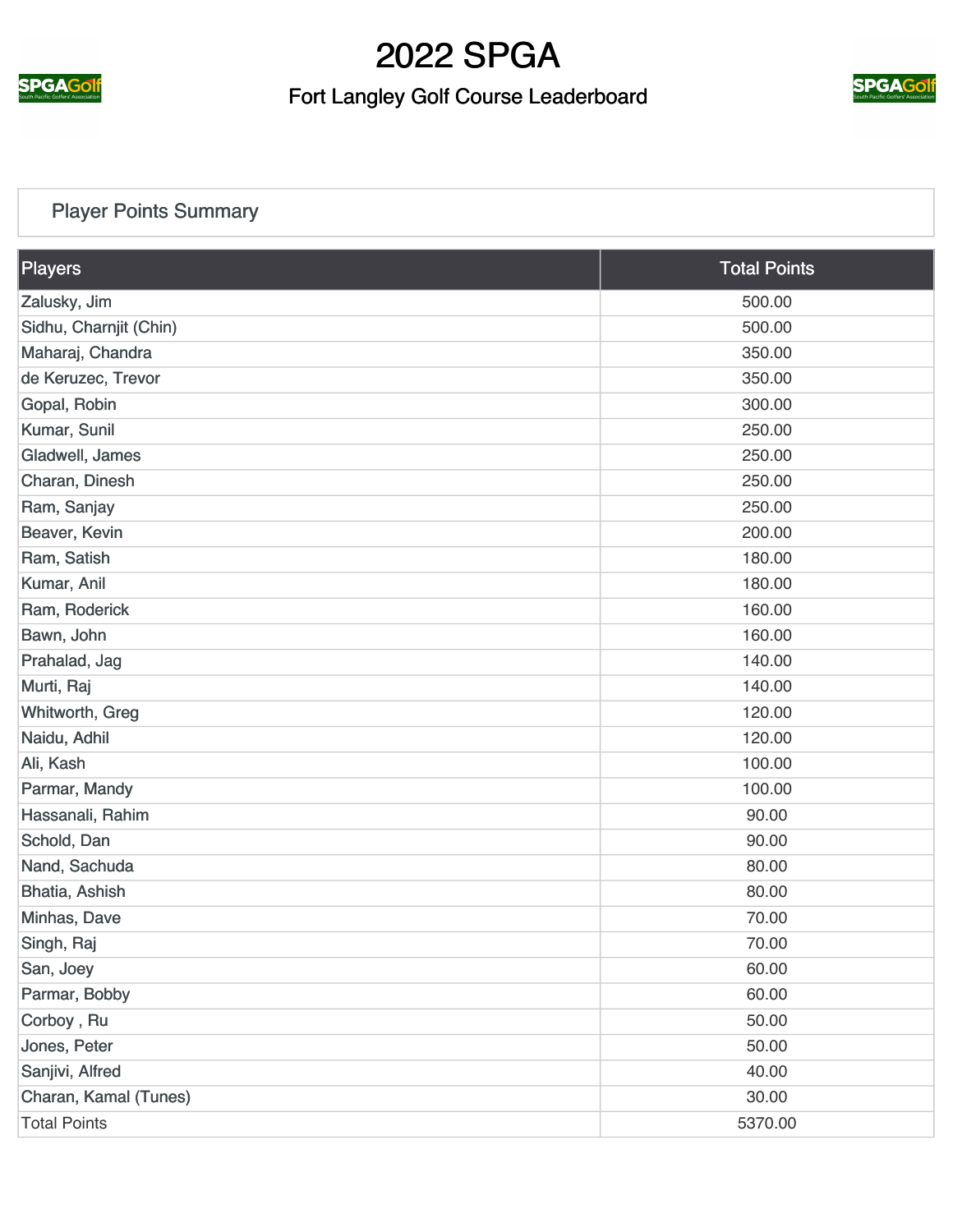

#### Fort Langley Golf Course Leaderboard



#### [Gross A Flight \(14.6+\) Gross & Net - A Flight \(14.6+\)](https://static.golfgenius.com/v2tournaments/2537855?called_from=&round_index=4)

| Pos.                                   | Player                                   | <b>To Par</b><br><b>Gross</b> | <b>Total</b><br><b>Gross</b> | <b>Points</b> |
|----------------------------------------|------------------------------------------|-------------------------------|------------------------------|---------------|
| $\mathbf{1}$                           | Sidhu, Charnjit (Chin)<br>Canada         | $+10$                         | 81                           | 500.00        |
| $-$                                    | I Maharaj, Chandra<br>Canada             | $+18$                         | 89                           |               |
| $\overline{2}$                         | <b>I</b> Gopal, Robin<br>Canada          | $+19$                         | 90                           | 300.00        |
| 3                                      | <b>+</b> Beaver, Kevin<br>Canada         | $+19$                         | 90                           | 200.00        |
| $\overline{\phantom{a}}$               | <b>I</b> Kumar, Anil<br>Canada           | $+19$                         | 90                           |               |
| $\overline{4}$                         | <b>I</b> Ram, Roderick<br>Canada         | $+21$                         | 92                           | 160.00        |
| 5                                      | <b>I</b> + Mhitworth, Greg<br>Canada     | $+21$                         | 92                           | 120.00        |
| 6                                      | <b>I</b> Schold, Dan<br>Canada           | $+22$                         | 93                           | 90.00         |
| $\overline{7}$                         | <b>I</b> Minhas, Dave<br>Canada          | $+23$                         | 94                           | 70.00         |
| $\overline{\phantom{a}}$               | I Gladwell, James<br>Canada              | $+25$                         | 96                           |               |
| $- -$                                  | <b>I</b> Prahalad, Jag<br>Canada         | $+27$                         | 98                           |               |
| $- -$                                  | <b>I</b> Nand, Sachuda<br>Canada         | $+27$                         | 98                           |               |
| 8                                      | ≱€∴<br>Corboy, Ru<br>New Zealand         | $+29$                         | 100                          | 50.00         |
| $- -$                                  | I + Ali, Kash<br>Canada                  | $+29$                         | 100                          |               |
| $\overline{\phantom{a}}$               | <b>+</b> Parmar, Bobby<br>Canada         | $+30$                         | 101                          |               |
| $\overline{\phantom{m}}$               | Sanjivi, Alfred<br>Fiji                  | $+32$                         | 103                          |               |
| $\boldsymbol{9}$                       | <b>I</b> Charan, Kamal (Tunes)<br>Canada | $+41$                         | 112                          | 30.00         |
| <b>Total Points Allocated: 1520.00</b> |                                          |                               |                              |               |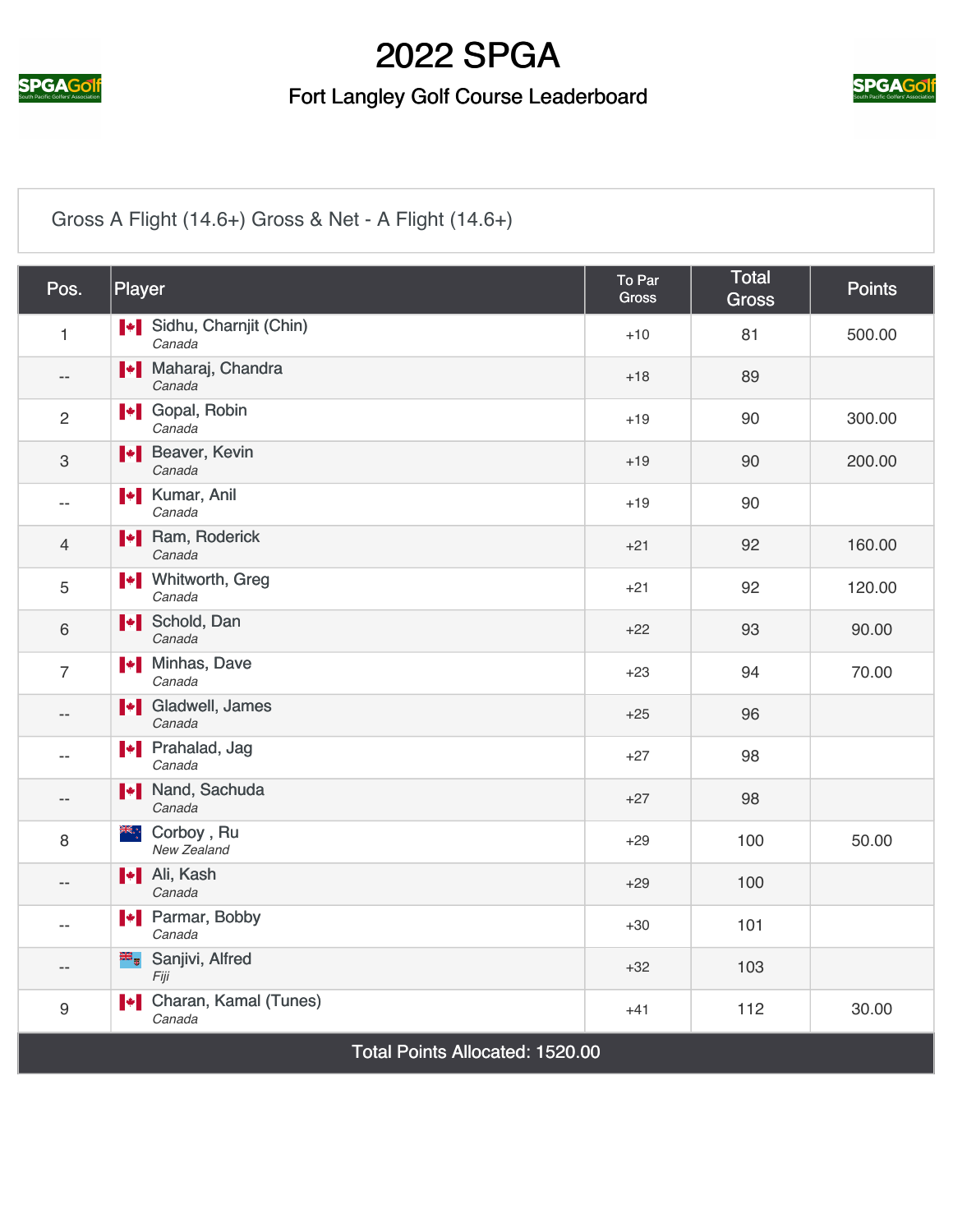

#### Fort Langley Golf Course Leaderboard



#### [Net A Flight \(14.6+\) Gross & Net - A Flight \(14.6+\)](https://static.golfgenius.com/v2tournaments/2537856?called_from=&round_index=4)

| Pos.                            | Player                                | To Par<br><b>Net</b> | <b>Total</b><br><b>Net</b> | <b>Points</b> |
|---------------------------------|---------------------------------------|----------------------|----------------------------|---------------|
| $-$                             | Sidhu, Charnjit (Chin)<br>Canada      | $-4$                 | 67                         |               |
| 1                               | <b>I + Maharaj, Chandra</b><br>Canada | $-2$                 | 69                         | 350.00        |
| $\overline{c}$                  | I Gladwell, James<br>Canada           | $+2$                 | 73                         | 250.00        |
| $-$                             | <b>+</b> Beaver, Kevin<br>Canada      | $+3$                 | 74                         |               |
| $\ensuremath{\mathsf{3}}$       | <b>*</b> Kumar, Anil<br>Canada        | $+3$                 | 74                         | 180.00        |
| $\overline{4}$                  | <b>I</b> Prahalad, Jag<br>Canada      | $+4$                 | 75                         | 140.00        |
| $- -$                           | I Gopal, Robin<br>Canada              | $+5$                 | 76                         |               |
| --                              | <b>I</b> Vhitworth, Greg<br>Canada    | $+5$                 | 76                         |               |
| 5                               | <b>I</b> Ali, Kash<br>Canada          | $+6$                 | 77                         | 100.00        |
| $-$                             | I Ram, Roderick<br>Canada             | $+8$                 | 79                         |               |
| --                              | <b>I</b> Schold, Dan<br>Canada        | $+8$                 | 79                         |               |
| 6                               | I Nand, Sachuda<br>Canada             | $+8$                 | 79                         | 80.00         |
| $\overline{7}$                  | <b>I</b> Parmar, Bobby<br>Canada      | $+9$                 | 80                         | 60.00         |
| $-$                             | <b>I</b> Minhas, Dave<br>Canada       | $+10$                | 81                         |               |
| $-$                             | ≱≼਼<br>Corboy, Ru<br>New Zealand      | $+12$                | 83                         |               |
| 8                               | Sanjivi, Alfred<br>Fiji               | $+13$                | 84                         | 40.00         |
| --                              | I Charan, Kamal (Tunes)<br>Canada     | $+18$                | 89                         |               |
| Total Points Allocated: 1200.00 |                                       |                      |                            |               |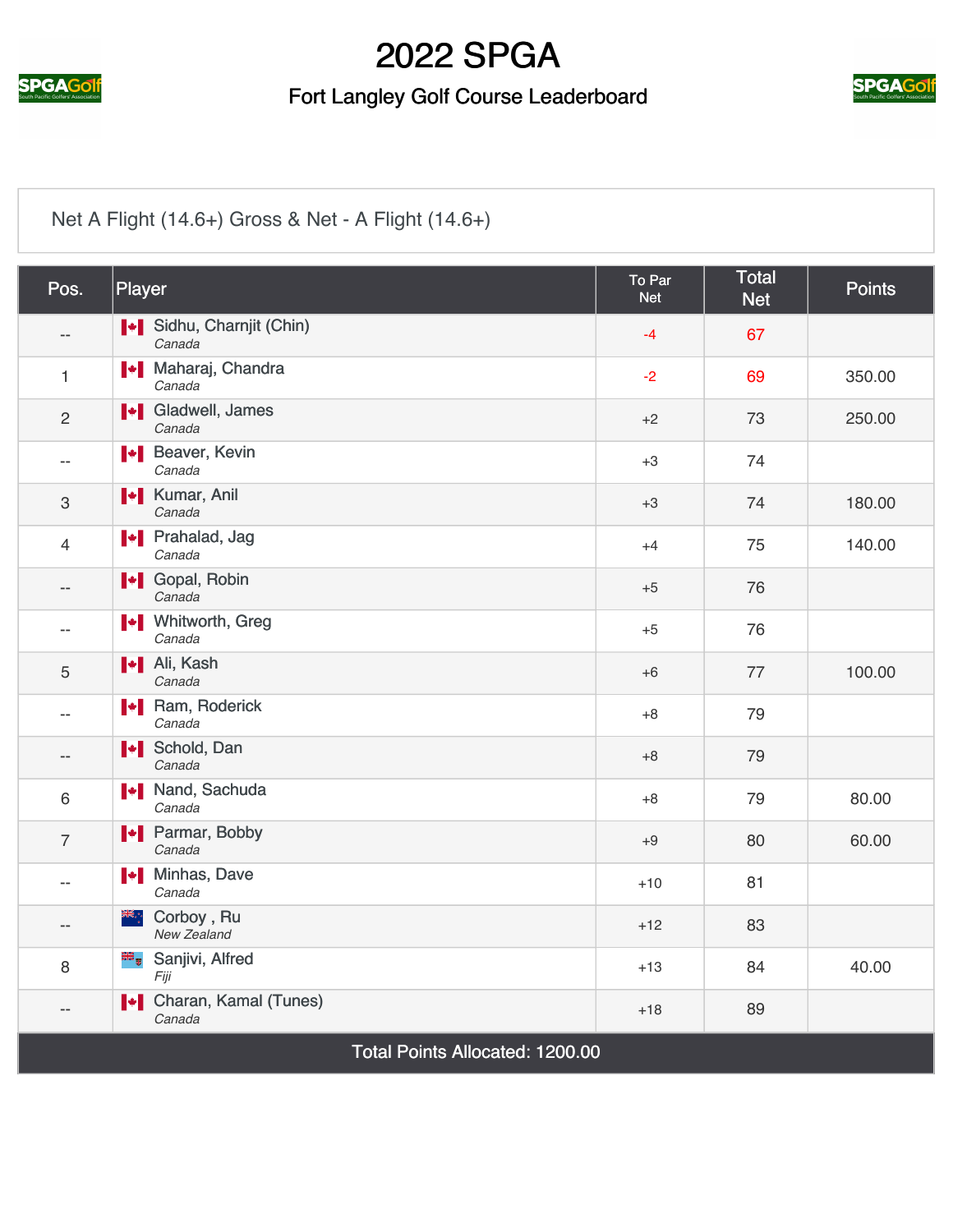

#### Fort Langley Golf Course Leaderboard



[Gross Champ Flight \(0 - 14.5\) Gross & Net - Champ Flight \(0 - 14.5\)](https://static.golfgenius.com/v2tournaments/2537882?called_from=&round_index=4)

| Pos.                                   | Player                                     | To Par<br><b>Gross</b> | <b>Total</b><br><b>Gross</b> | <b>Points</b> |
|----------------------------------------|--------------------------------------------|------------------------|------------------------------|---------------|
| $\mathbf{1}$                           | X Zalusky, Jim<br>Scotland                 | $+10$                  | 81                           | 500.00        |
| T <sub>2</sub>                         | <b>I</b> Charan, Dinesh<br>Canada          | $+11$                  | 82                           | 250.00        |
| T <sub>2</sub>                         | <b>E</b> Kumar, Sunil<br>Fiji              | $+11$                  | 82                           | 250.00        |
| $\overline{4}$                         | I Bawn, John<br>Canada                     | $+12$                  | 83                           | 160.00        |
| $- -$                                  | <b>E</b> Ram, Satish<br>Fiji               | $+13$                  | 84                           |               |
| $- -$                                  | de Keruzec, Trevor<br>M.<br>France         | $+13$                  | 84                           |               |
| $- -$                                  | <b>B</b> <sub>o</sub> Ram, Sanjay<br>Fiji  | $+13$                  | 84                           |               |
| 5                                      | <b>*</b> Naidu, Adhil<br>Canada            | $+14$                  | 85                           | 120.00        |
| $- -$                                  | <b>I</b> <sup>↓</sup> Murti, Raj<br>Canada | $+14$                  | 85                           |               |
| $- -$                                  | <b>I</b> Parmar, Mandy<br>Canada           | $+15$                  | 86                           |               |
| 6                                      | Hassanali, Rahim<br>Uganda                 | $+19$                  | 90                           | 90.00         |
| $\overline{7}$                         | I Singh, Raj<br>Canada                     | $+19$                  | 90                           | 70.00         |
| $- -$                                  | I Bhatia, Ashish<br>Canada                 | $+20$                  | 91                           |               |
| $- -$                                  | San, Joey<br>Fiji                          | $+20$                  | 91                           |               |
| 8                                      | Ж∴<br>Jones, Peter<br>New Zealand          | $+24$                  | 95                           | 50.00         |
| <b>Total Points Allocated: 1490.00</b> |                                            |                        |                              |               |